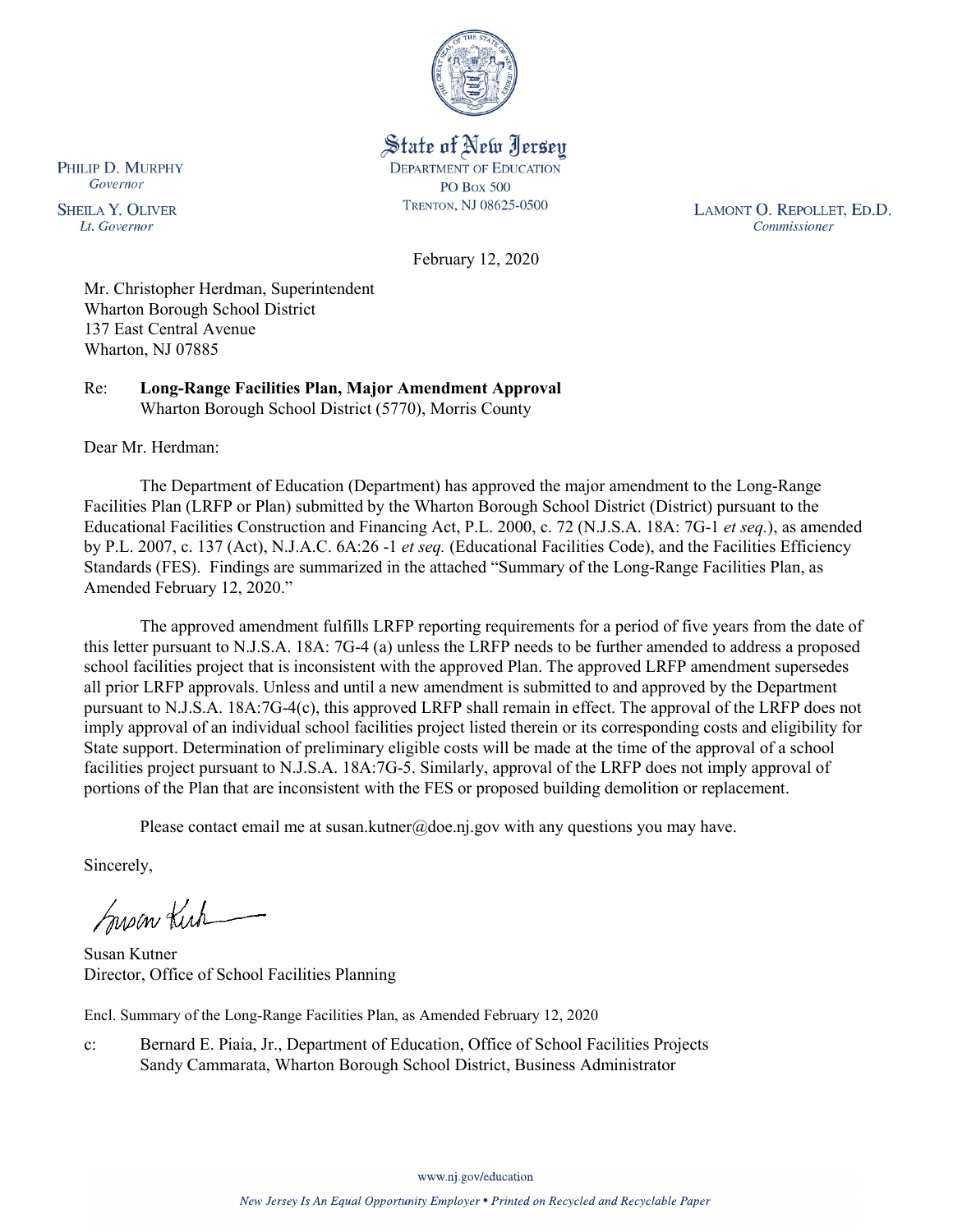# **Wharton Borough School District (5770) Summary of the Long-Range Facilities Plan, as Amended February 12, 2020**

The Department of Education (Department) has completed its review of the major amendment to the Long-Range Facilities Plan (LRFP or Plan) submitted by the Wharton Borough School District (District) pursuant to the Educational Facilities Construction and Financing Act, P.L. 2000, c. 72 (N.J.S.A. 18A: 7G-1 *et seq.*), as amended by P.L. 2007, c. 137 (Act), N.J.A.C. 6A:26-1 et seq. (Educational Facilities Code), and the Facilities Efficiency Standards (FES).

The following provides a summary of the District's approved amended LRFP. The summary is based on the standards set forth in the Act, the Educational Facilities Code, the FES, District-reported information in the Department's LRFP reporting system, and supporting documentation. The referenced reports in *italic* text are standard reports available on the Department's LRFP website.

### **1. Inventory Overview**

The District is classified as a Regular Operating District (ROD) for funding purposes. It provides services for students in grades PK-8.

The District identified existing and proposed schools, sites, buildings, rooms, and site amenities in its LRFP. Table 1 lists the number of existing and proposed district schools, sites, and buildings. Detailed information can be found in the *School Asset Inventory Report* and the *Site Asset Inventory Report.*

**As directed by the Department, school facilities projects that have received initial approval by the Department and have been approved by the voters, if applicable, are represented as "existing" in the LRFP.** Approved projects that include new construction and/or the reconfiguration/reassignment of existing program space are as follows: n/a.

|  |  | Table 1: Number of Schools, School Buildings, and Sites |  |
|--|--|---------------------------------------------------------|--|
|--|--|---------------------------------------------------------|--|

|                                              | <b>Existing</b> | <b>Proposed</b> |
|----------------------------------------------|-----------------|-----------------|
| Number of Schools (assigned DOE school code) |                 |                 |
| Number of School Buildings <sup>1</sup>      |                 |                 |
| Number of Non-School Buildings <sup>2</sup>  |                 |                 |
| Number of Vacant Buildings                   |                 |                 |
| Number of Sites                              |                 |                 |

*1 Includes district-owned buildings and long-term leases serving students in district-operated programs 2 Includes occupied district-owned buildings not associated with a school, such as administrative or utility buildings*

Based on the existing facilities inventory submitted by the District:

- Schools using leased buildings (short or long-term):  $n/a$
- Schools using temporary classroom units (TCUs), excluding TCUs supporting construction: n/a
- Vacant/unassigned school buildings:  $n/a$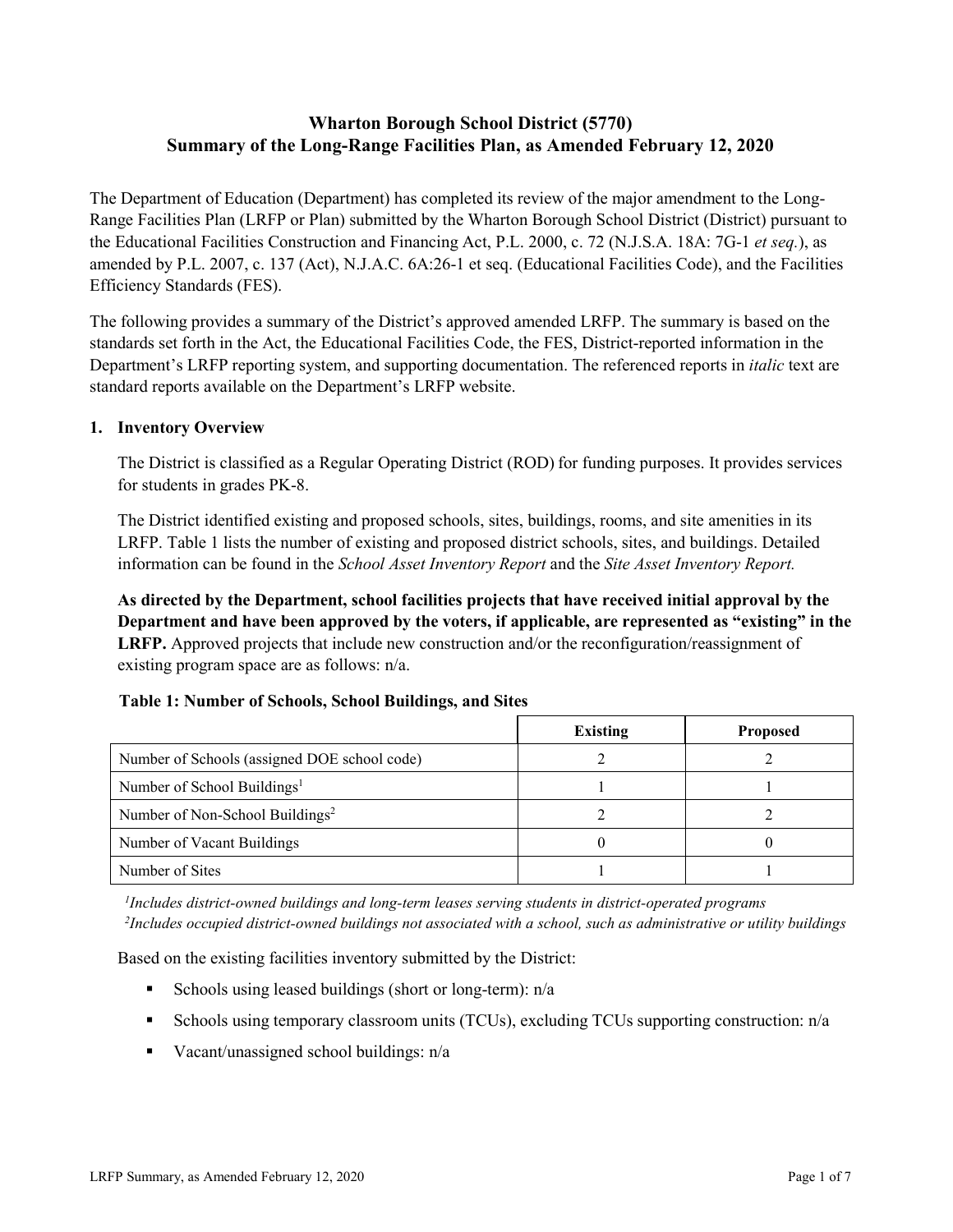**FINDINGS** The Department has determined that the proposed inventory is adequate for approval of the District's LRFP amendment. However, the LRFP determination does not imply approval of an individual school facilities project listed within the LRFP; the District must submit individual project applications for project approval.

# **2. District Enrollments**

The District determined the number of students, or "proposed enrollments," to be accommodated for LRFP planning purposes on a district-wide basis and in each school.

The Department minimally requires the submission of a standard cohort-survival projection using historic enrollment data from the Application for School State Aid (ASSA) or NJ Smart. The cohort-survival method projection method forecasts future students based upon the survival of the existing student population as it moves from grade to grade. A survival ratio of less than 1.00 indicates a loss of students, while a survival ratio of more than 1.00 indicates the class size is increasing. For example, if a survival ratio tracking first to second grade is computed to be 1.05, the grade size is increasing by 5% from one year to the next. The cohort-survival projection methodology works well for communities with stable demographic conditions. Atypical events impacting housing or enrollments, such as an economic downturn that halts new housing construction or the opening of a charter or private school, typically makes a cohort-survival projection less reliable.

### **Proposed enrollments are based on a standard cohort-survival enrollment projection.**

Adequate supporting documentation was submitted to the Department to justify the proposed enrollments. Table 2 provides a comparison of existing and projected enrollments. All totals include special education students.

|                              | <b>Existing Enrollments</b><br>2018-19 | <b>District Proposed Enrollments</b><br>2023-24 |
|------------------------------|----------------------------------------|-------------------------------------------------|
| <b>Grades</b>                |                                        |                                                 |
| PK (excl. private providers) | 16                                     | 16                                              |
| Grades K-5                   | 445                                    | 477                                             |
| Grades 6-8                   | 271                                    | 252                                             |
| Grades 9-12                  |                                        |                                                 |
| <b>Totals</b>                | 732                                    | 745                                             |

### **Table 2: Enrollments**

**FINDINGS** The Department has determined the District's proposed enrollments to be acceptable for approval of the District's LRFP amendment. The Department will require a current enrollment projection at the time an application for a school facilities project is submitted incorporating the District's most recent enrollments in order to verify that the LRFP's planned capacity is appropriate for the updated enrollments.

# **3. District Practices Capacity**

Based on information provided in the room inventories, *District Practices Capacity* was calculated for each school building to determine whether adequate capacity is proposed for the projected enrollments based on district scheduling and class size practices. The capacity totals assume instructional buildings can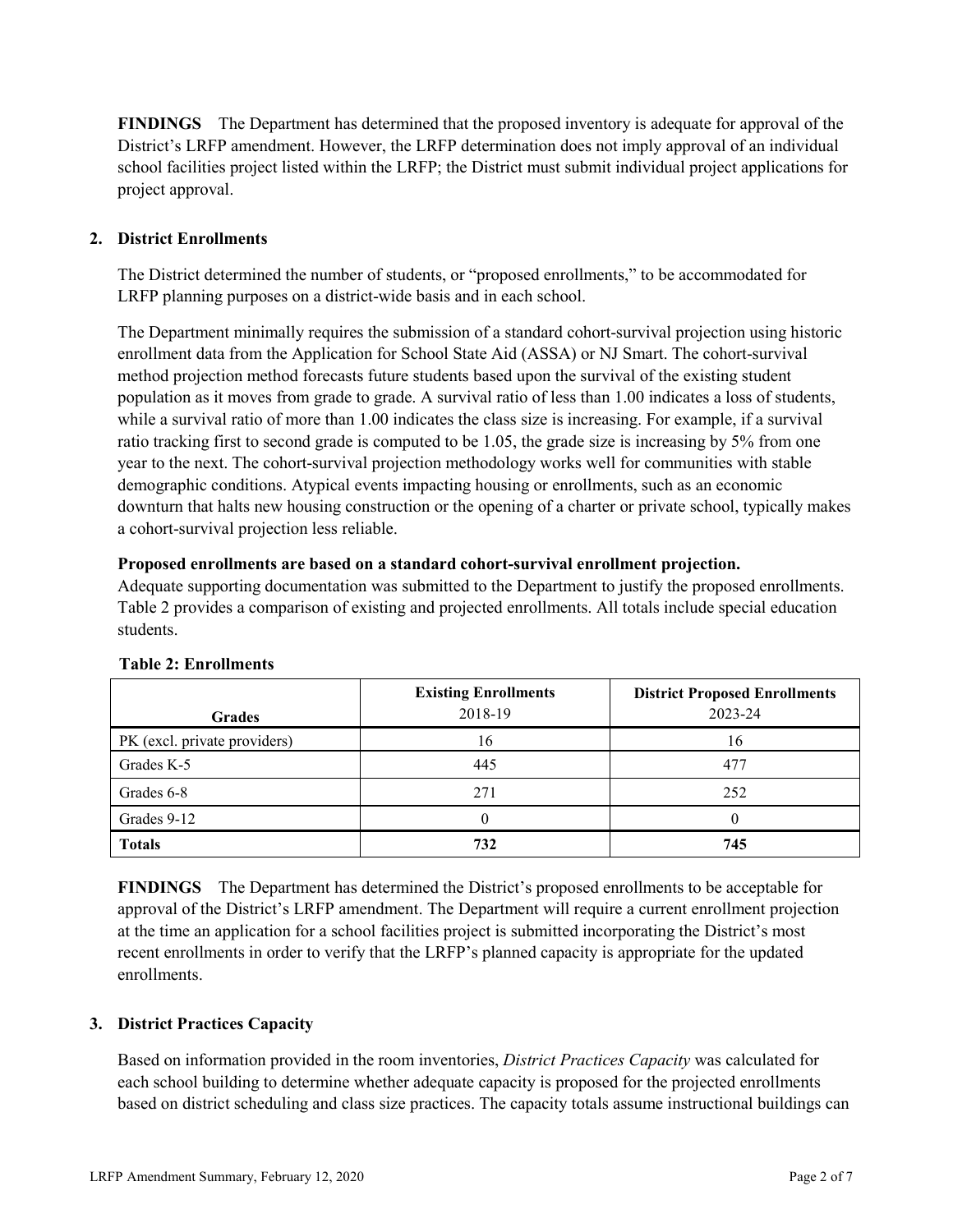be fully utilized regardless of school sending areas, transportation, and other operational issues. The calculations only consider district-owned buildings and long-term leases; short term leases and temporary buildings are excluded. A capacity utilization factor of 90% for classrooms serving grades K-8 and 85% for classrooms serving grades 9-12 is applied in accordance with the FES. No capacity utilization factor is applied to preschool classrooms.

In certain cases, districts may achieve adequate District Practices Capacity to accommodate enrollments but provide inadequate square feet per student in accordance with the FES, resulting in educational adequacy issues and "Unhoused Students." Unhoused students are considered in the "Functional Capacity" calculations used to determine potential State support for school facilities projects and are analyzed in Section 4.

Table 3 provides a summary of proposed enrollments and existing and proposed District-wide capacities. Detailed information can be found in the LRFP website reports titled *FES and District Practices Capacity Report, Existing Rooms Inventory Report, and Proposed Rooms Inventory Report.*

| <b>Grades</b>     | <b>Proposed</b><br><b>Enrollments</b> | <b>Existing</b><br><b>District</b><br><b>Practices</b><br>Capacity | <b>Existing</b><br>Deviation* | <b>Proposed</b><br><b>District</b><br><b>Practices</b><br>Capacity | <b>Proposed</b><br>Deviation* |
|-------------------|---------------------------------------|--------------------------------------------------------------------|-------------------------------|--------------------------------------------------------------------|-------------------------------|
| Elementary (PK-5) | 493                                   | 507.70                                                             | 14.70                         | 507.70                                                             | 14.70                         |
| Middle $(6-8)$    | 252                                   | 259.19                                                             | 7.19                          | 259.19                                                             | 7.19                          |
| High $(9-12)$     | $\theta$                              | 0.00                                                               | 0.00                          | 0.00                                                               | 0.00                          |
| <b>Totals</b>     | 745                                   | 766.25                                                             | 21.25                         | 766.25                                                             | 21.25                         |

**Table 3: District Practices Capacity Analysis**

*\* Positive numbers signify surplus capacity; negative numbers signify inadequate capacity. Negative values for District Practices capacity are acceptable for approval if proposed enrollments do not exceed 100% capacity utilization.*

Considerations:

- **Based on the proposed enrollments and existing room inventories, the District is projected to have** inadequate capacity for the following grade groups, assuming all school buildings can be fully utilized: n/a
- Adequate justification has been provided by the District if the proposed capacity for a school significantly deviates from the proposed enrollments. Generally, surplus capacity is acceptable for LRFP approval if additional capacity is not proposed through new construction.

**FINDINGS**The Department has determined that proposed District capacity, in accordance with the proposed enrollments, is adequate for approval of the District's LRFP amendment. The Department will require a current enrollment projection at the time an application for a school facilities project is submitted, incorporating the District's most recent Fall Enrollment Report, in order to verify that the LRFP's planned capacity meets the District's updated enrollments.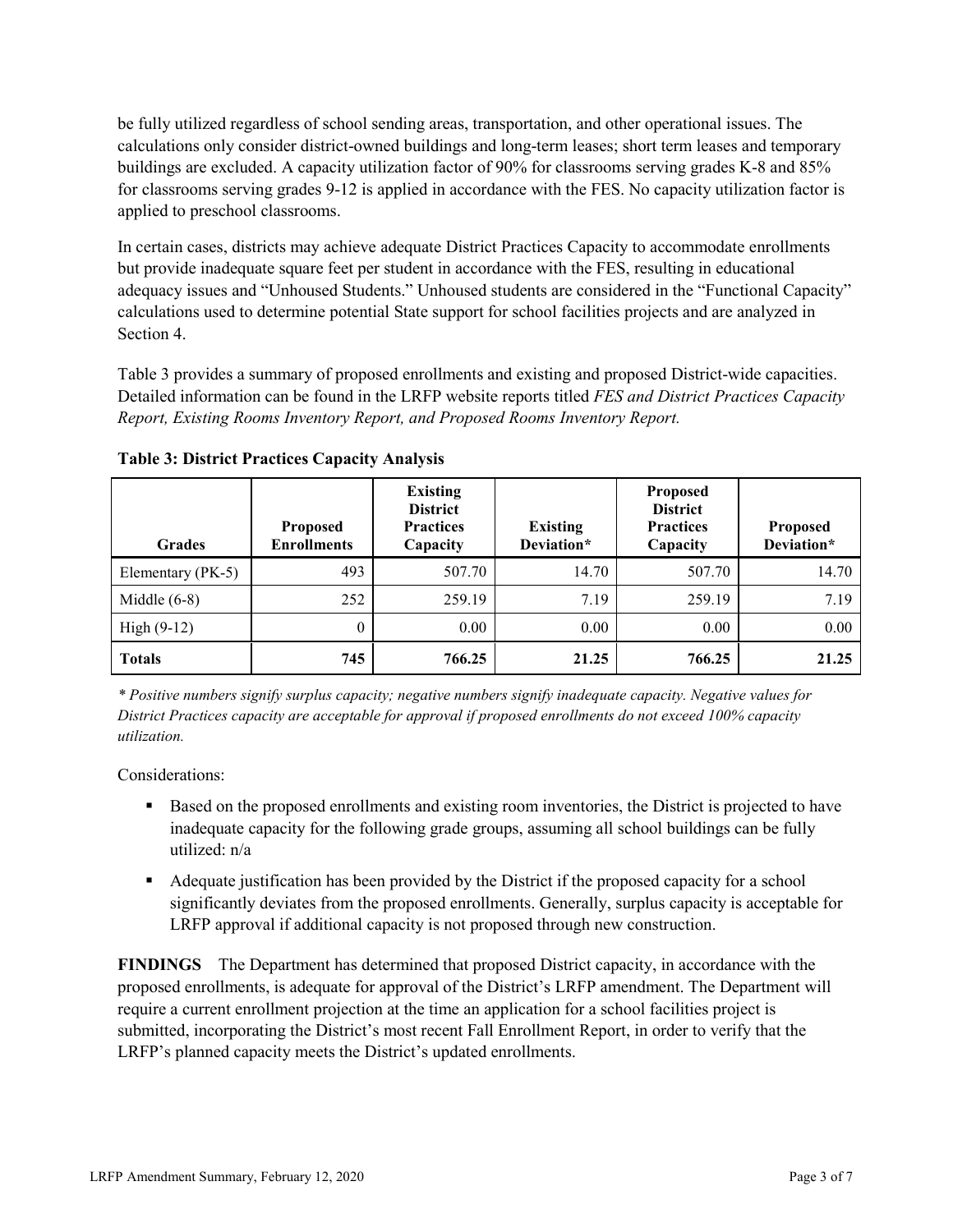### **4. New Construction Funding Eligibility**

*Functional Capacity* was calculated and compared to the proposed enrollments to provide a **preliminary estimate** of Unhoused Students and new construction funding eligibility. **Final determinations will be made at the time of project application approvals.**

*Functional Capacity* is the adjusted gross square footage of a school building *(total gross square feet minus excluded space)* divided by the minimum area allowance per full-time equivalent student for the grade level contained therein. *Unhoused Students* is the number of students projected to be enrolled in the District that exceeds the Functional Capacity of the District's schools pursuant to N.J.A.C. 6A:26-2.2(c). *Excluded Square Feet* includes (1) square footage exceeding the FES for any pre-kindergarten, kindergarten, general education, or self-contained special education classroom; (2) grossing factor square footage *(corridors, stairs, mechanical rooms, etc.)* that exceeds the FES allowance, and (3) square feet proposed to be demolished or discontinued from use. Excluded square feet may be revised during the review process for individual school facilities projects.

Table 4 provides a preliminary assessment of the Functional Capacity, Unhoused Students, and Estimated Maximum Approved Area for Unhoused Students for each FES grade group. The calculations exclude temporary facilities and short-term leased buildings. School buildings proposed for whole or partial demolition or reassignment to a non-school use are excluded from the calculations pending project application review. If a building is proposed to be reassigned to a different school, the square footage is applied to the proposed grades after reassignment. Buildings that are not assigned to a school are excluded from the calculations. In addition, only preschool students eligible for state funding (former ECPA students) are included. Detailed information concerning the calculations can be found in the *Functional Capacity and Unhoused Students Report* and the *Excluded Square Footage Report.*

|                                                | <b>PK/K-5</b> | $6 - 8$  | $9 - 12$ | <b>Total</b> |
|------------------------------------------------|---------------|----------|----------|--------------|
| PK Eligible Students/K-12 Proposed Enrollments | 493           | 252      | $\theta$ |              |
| FES Area Allowance (SF/student)                | 125.00        | 134.00   | 151.00   |              |
| <b>Prior to Completion of Proposed Work:</b>   |               |          |          |              |
| <b>Existing Gross Square Feet</b>              | 66,629        | 34,058   | $\theta$ | 100,687      |
| Adjusted Gross Square Feet                     | 60,272        | 30,808   | $\theta$ | 91,080       |
| <b>Adjusted Functional Capacity</b>            | 482.18        | 229.91   | 0.00     |              |
| <b>Unhoused Students</b>                       | 10.82         | 22.09    | 0.00     |              |
| Est. Max. Area for Unhoused Students           | 1,353.00      | 2,960.00 | 0.00     |              |
| <b>After Completion of Proposed Work:</b>      |               |          |          |              |
| Gross Square Feet                              | 66,629        | 34,058   | $\theta$ | 100,687      |
| New Gross Square Feet                          | $\theta$      | $\theta$ | $\Omega$ | $\theta$     |
| Adjusted Gross Square Feet                     | 60,272        | 30,808   | $\Omega$ | 91,080       |
| <b>Functional Capacity</b>                     | 482.18        | 229.91   | 0.00     |              |
| Unhoused Students after Construction           | 10.82         | 22.09    | 0.00     |              |
| Est. Max. Area Remaining                       | 1,353.00      | 2,960.00 | 0.00     |              |

### **Table 4: Estimated Maximum Approved Area for Unhoused Students**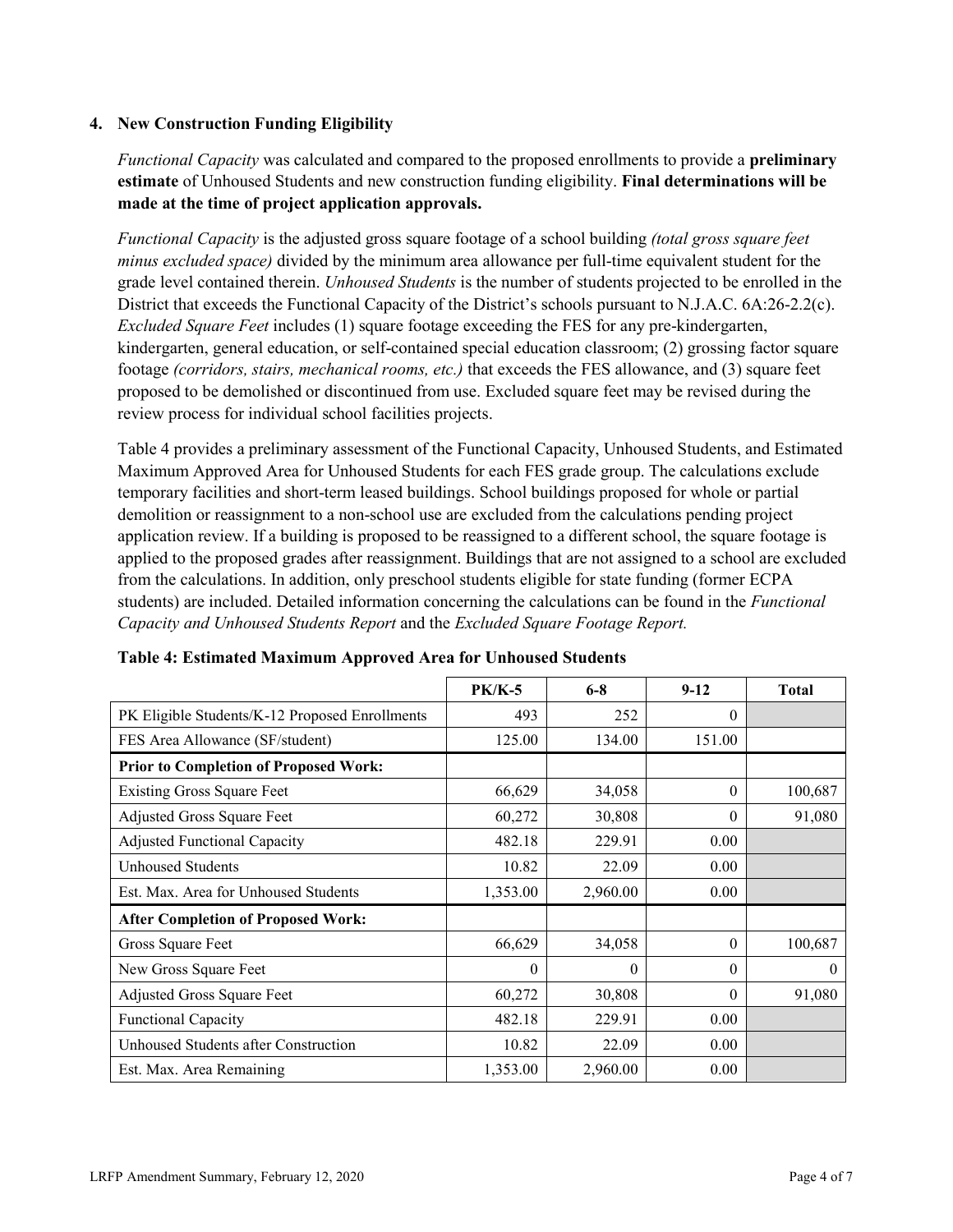Facilities used for non-instructional or non-educational purposes are ineligible for State support under the Act. However, projects for such facilities shall be reviewed by the Department to determine whether they are consistent with the District's LRFP and whether the facility, if it is to house students (full or part time) conforms to educational adequacy requirements. These projects shall conform to all applicable statutes and regulations.

Estimated costs represented in the LRFP by the District are for capital planning purposes only. The estimates are not intended to represent preliminary eligible costs or final eligible costs of approved school facilities projects.

Considerations:

- The District does not have approved projects pending completion, as noted in Section 1, that impact the Functional Capacity calculations.
- The Functional Capacity calculations *exclude* square feet proposed for demolition or discontinuation for the following FES grade groups and school buildings pending a feasibility study and project review: n/a.
- Based on the preliminary assessment, the District has Unhoused Students prior to the completion of proposed work for the following FES grade groups: PK-5, 6-8.
- New construction is proposed for the following FES grade groups:  $n/a$ .
- **Proposed new construction exceeds the estimated maximum area allowance for Unhoused** Students prior to the completion of the proposed work for the following grade groups:  $n/a$ .
- The District, based on the preliminary LRFP assessment, will have Unhoused Students after completion of the proposed LRFP work. If the District is projected to have Unhoused Students, adequate justification has been provided to confirm educational adequacy in accordance with Section 6 of this determination.

**FINDINGS** Functional Capacity and Unhoused Students calculated in the LRFP are preliminary estimates. Preliminary Eligible Costs (PEC) and Final Eligible Costs (FEC) will be included in the review process for specific school facilities projects. A feasibility study undertaken by the District is required if building demolition or replacement is proposed per N.J.A.C. 6A:26-2.3(b)(10).

# **5. Proposed Work**

The District assessed program space, capacity, and physical plant deficiencies to determine corrective actions. Capital maintenance, or *"system actions,"* address physical plant deficiencies due to operational, building code, and /or life cycle issues. Inventory changes, or *"inventory actions,*" add, alter, or eliminate sites, site amenities, buildings, and/or rooms.

The Act (N.J.S.A. 18A:7G-7b) provides that all school facilities shall be deemed suitable for rehabilitation unless a pre-construction evaluation undertaken by the District demonstrates to the satisfaction of the Commissioner that the structure might pose a risk to the safety of the occupants even after rehabilitation or that rehabilitation is not cost-effective. Pursuant to N.J.A.C. 6A:26-2.3(b)(10), the Commissioner may identify school facilities for which new construction is proposed in lieu of rehabilitation for which it appears from the information presented that new construction is justified, provided, however, that for such school facilities so identified, the District must submit a feasibility study as part of the application for the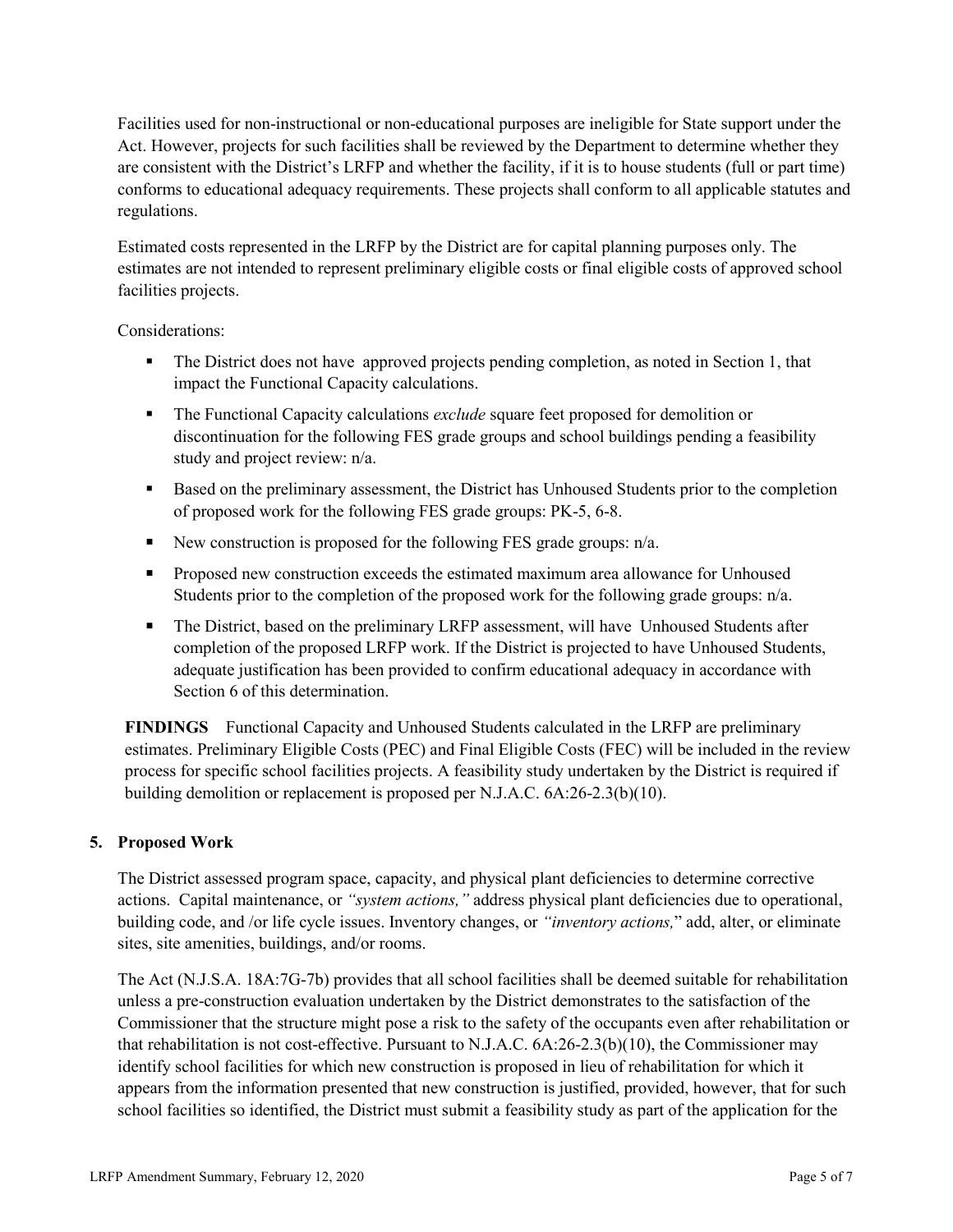specific school facilities project. The cost of each proposed building replacement is compared to the cost of additions or rehabilitation required to eliminate health and safety deficiencies and to achieve the District's programmatic model.

Table 5 lists the scope of work proposed for each school based on the building(s) serving their student population. Proposed inventory changes are described in the LRFP website reports titled *"School Asset Inventory Report and "Proposed Room Inventory Report."* Information concerning proposed systems work, or capital maintenance can be found in a supporting document submitted by the District.

With the completion of the proposed work, the following schools are proposed to be eliminated: n/a; the following schools are proposed to be added: n/a.

| <b>Proposed Scope of Work</b>                                                                  | <b>Applicable Schools</b>          |  |  |
|------------------------------------------------------------------------------------------------|------------------------------------|--|--|
| Renovation only (no new construction)                                                          |                                    |  |  |
| System actions only (no inventory actions)                                                     | MacKinnon MS (030); Duffy ES (040) |  |  |
| Existing inventory actions only (no systems actions)                                           | n/a                                |  |  |
| Systems and inventory changes                                                                  | n/a                                |  |  |
| <b>New construction</b>                                                                        |                                    |  |  |
| Building addition only (no systems or existing inventory actions)                              | n/a                                |  |  |
| Renovation and building addition (system, existing inventory,<br>and new construction actions) | n/a                                |  |  |
| New building on existing site                                                                  | n/a                                |  |  |
| New building on new or expanded site                                                           | n/a                                |  |  |
| Site and building disposal (in addition to above scopes)                                       |                                    |  |  |
| Partial building demolition                                                                    | n/a                                |  |  |
| Whole building demolition                                                                      | n/a                                |  |  |
| Site and building disposal or discontinuation of use                                           | n/a                                |  |  |

**Table 5. School Building Scope of Work**

**FINDINGS** The Department has determined that the proposed work is adequate for approval of the District's LRFP amendment. However, Department approval of proposed work in the LRFP does not imply the District may proceed with a school facilities project. The District must submit individual project applications with cost estimates for Department project approval. Both school facilities project approval and other capital project review require consistency with the District's approved LRFP.

### **6. Proposed Room Inventories and the Facilities Efficiency Standards**

The District's proposed school buildings were evaluated to assess general educational adequacy in terms of compliance with the FES area allowance pursuant to N.J.A.C. 6A:26-2.2 and 2.3.

District schools proposed to provide less square feet per student than the FES after the completion of proposed work as indicated in Table 5 are as follows: n/a

**FINDINGS** The Department has determined that the District's proposed room inventories are adequate for LRFP approval. If school(s) are proposed to provide less square feet per student than the FES area allowance, the District has provided justification indicating that the educational adequacy of the facility